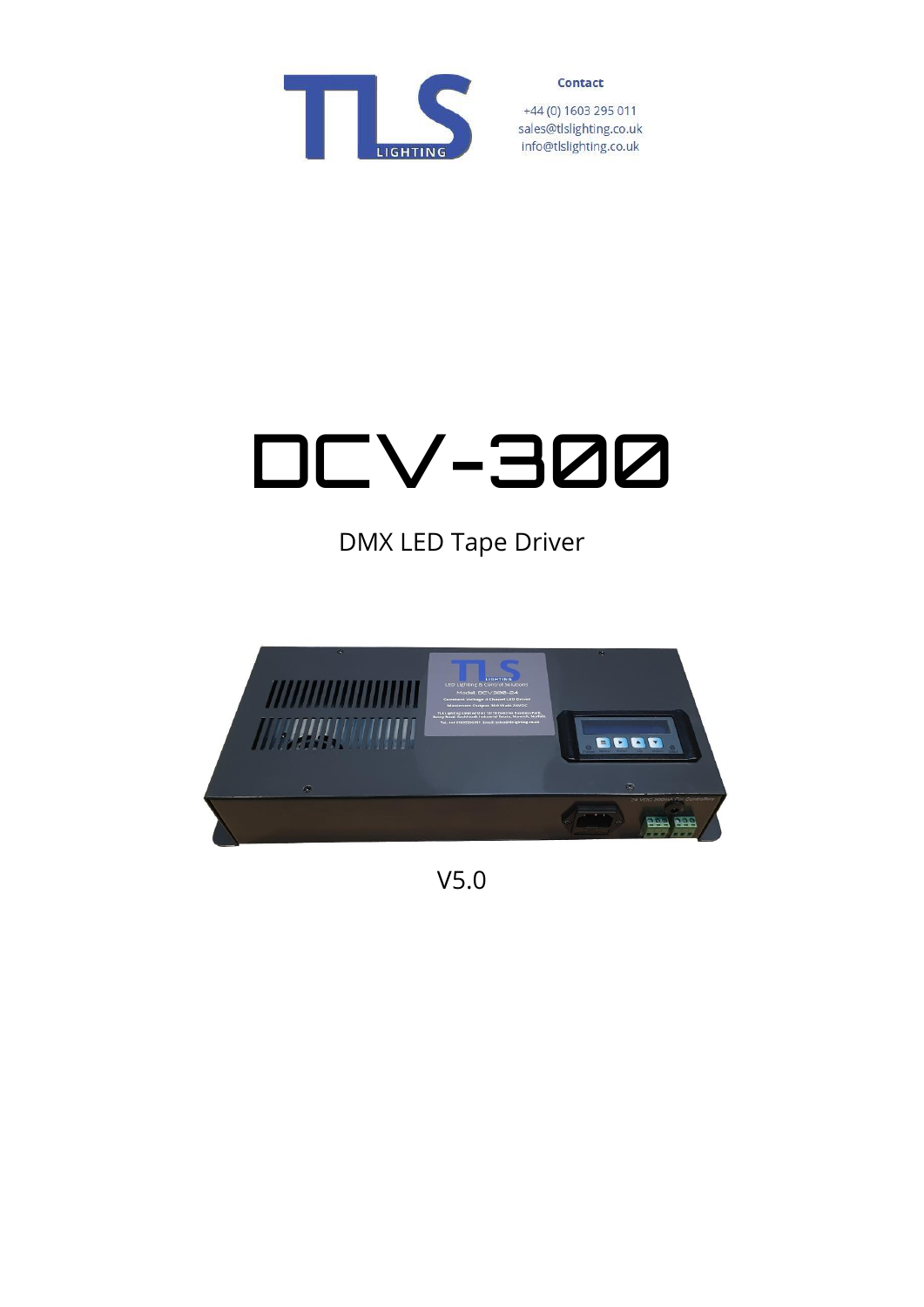

+44 (0) 1603 295 011<br>sales@tlslighting.co.uk info@tlslighting.co.uk

## Contents

| 1.0 |
|-----|
|     |
|     |
|     |
|     |
|     |
|     |
|     |
|     |
|     |
|     |
|     |
|     |
|     |
|     |
|     |
|     |
|     |
|     |
|     |
|     |
|     |
|     |
|     |
|     |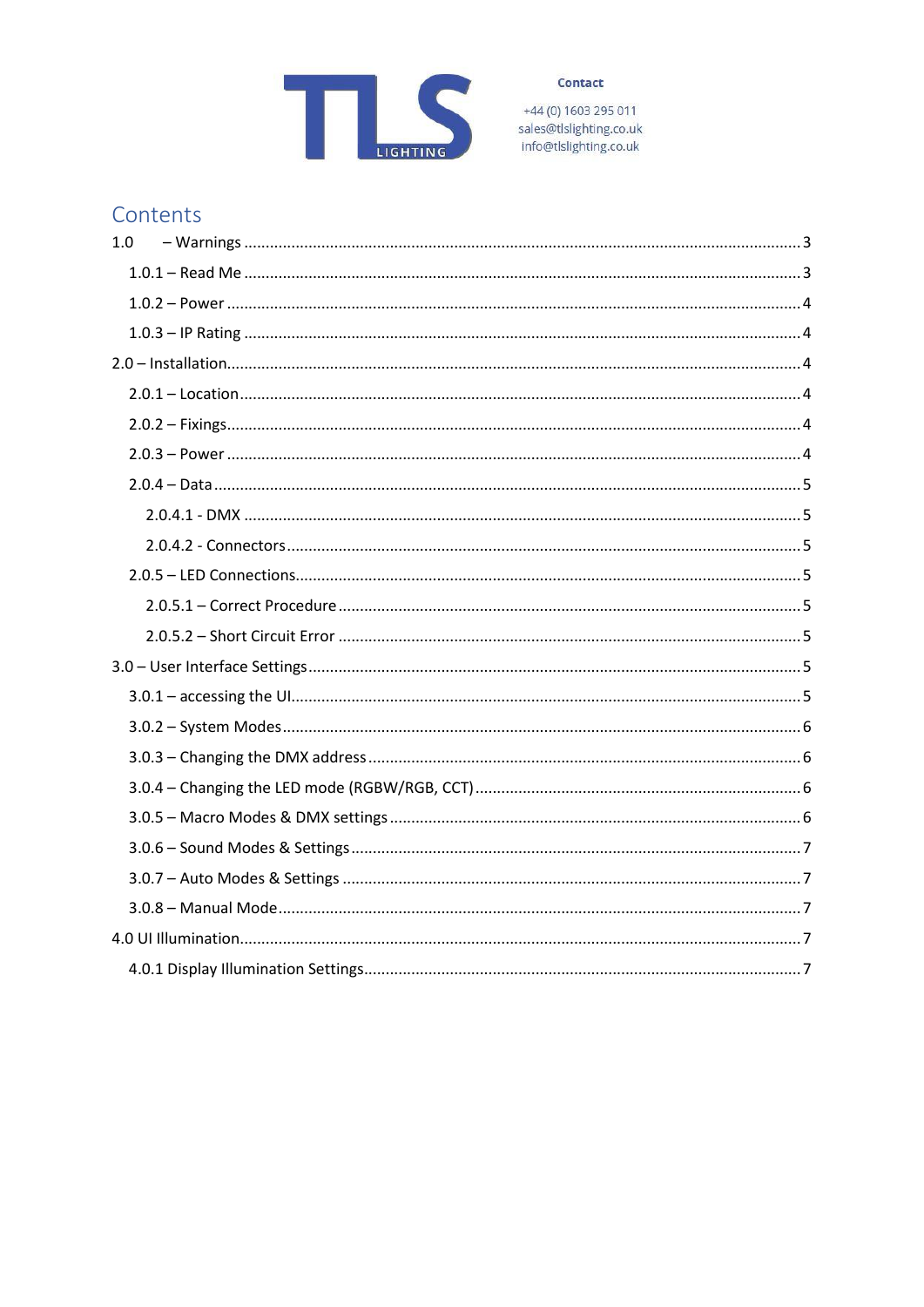

+44 (0) 1603 295 011 sales@tlslighting.co.uk info@tlslighting.co.uk

## <span id="page-2-0"></span>1.0 – Warnings

#### <span id="page-2-1"></span>1.0.1 – Read Me

## **WARNING FOR YOUR OWN SAFETY, PLEASE READ THIS USER MANUAL CAREFULLY BEFORE YOUR INITIAL START-UP!**

- Before the initial start-up, please make sure that there is no damage caused during transportation.
- Should there be any damage, consult your dealer and do not use the equipment.
- To maintain the equipment in good working condition and to ensure safe operation, it is necessary for the user to follow the safety instructions and warning notes written in this manual.
- Please note that damages caused by user modifications to this equipment are not subject to warranty.



**CAUTION! KEEP THIS EQUIPMENT AWAY FROM RAIN, MOISTURE AND LIQUIDS** 



**CAUTION! TAKE CARE USING** THIS EQUIPMENT! **HIGH VOLTAGE-RISK OF ELECTRIC SHOCK!!** 

- This product is designed to be installed by a competent, qualified installation technician into commercial environments.
- Never let the power cable come into contact with other cables. Handle the power cable and all mains voltage connections with particular caution!
- Never remove warning or informative labels from the unit.
- Do not open the equipment and do not modify the unit.
- Do not connect this equipment to a dimmed power supply.
- Do not switch the equipment on and off in short intervals, as this will reduce the system's life.
- Only use the equipment indoors.
- Do not expose to flammable sources, liquids or gases.
- Always disconnect the power from the mains when equipment is not in use or before cleaning! Only handle the power-cable by the plug. Never pull out the plug by pulling the power-cable.
- Make sure that the power cable is never crimped or damaged. Check the equipment and the power cable periodically.
- If the equipment is dropped or damaged, disconnect the mains power supply immediately and have a qualified engineer inspect the equipment before operating again.
- If the equipment has been exposed to drastic temperature fluctuation (e.g. after transportation), do not connect power or switch it on immediately. The arising condensation might damage the equipment. Leave the equipment switched off until it has reached room temperature.
- If your product fails to function correctly, stop use immediately. Pack the unit securely (preferably in the original packing material), and return it to TLSPixelite for service.
- Only use fuses of same type and rating.
- Repairs, servicing and power connection must only be carried out by a qualified technician.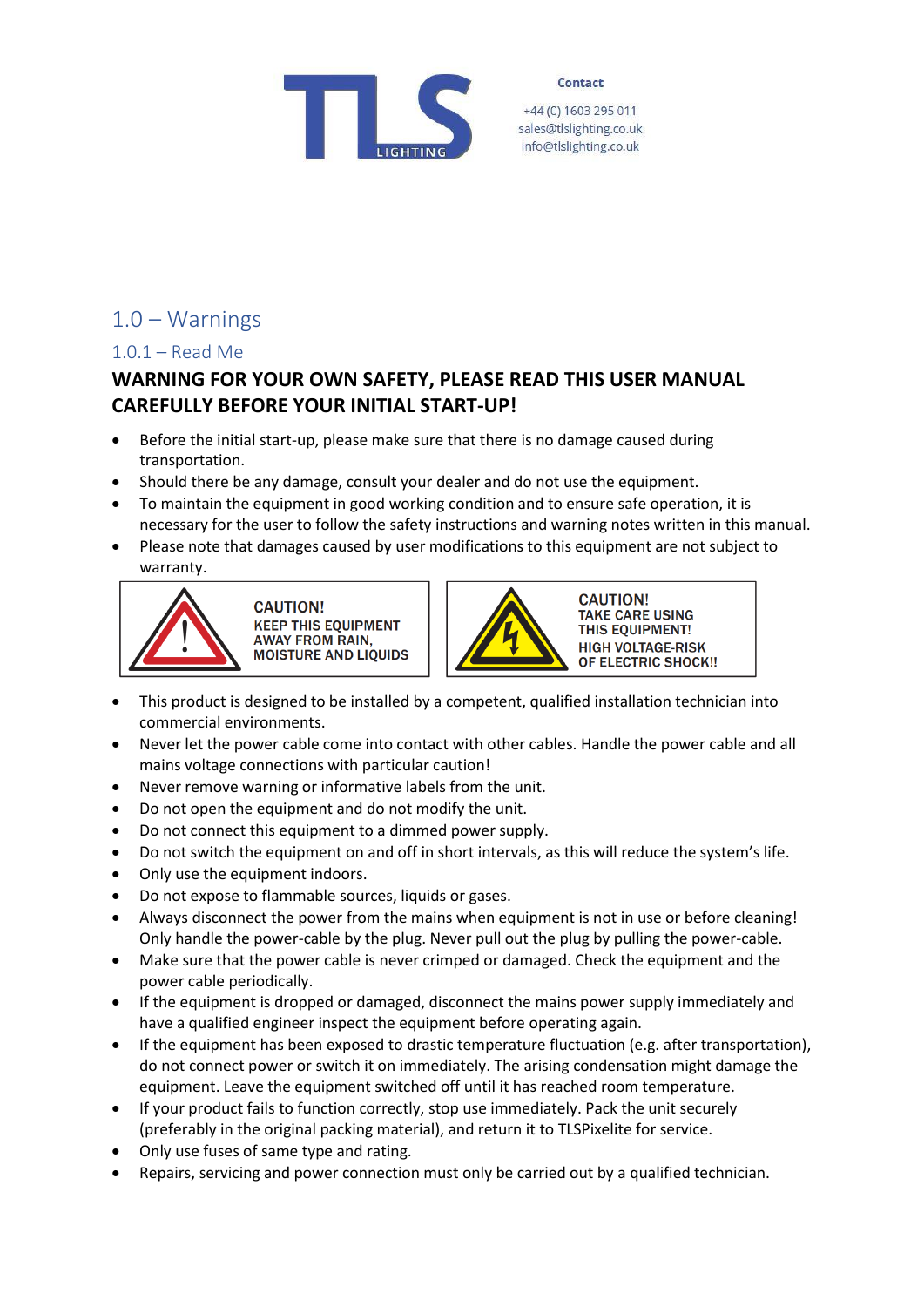

+44 (0) 1603 295 011 sales@tlslighting.co.uk info@tlslighting.co.uk

- THIS UNIT CONTAINS NO USER SERVICEABLE PARTS.
- WARRANTY: One year from date of purchase.

#### OPERATING DETERMINATIONS

If this equipment is operated in any other way than that described in this manual, the product may suffer damage and the warranty become void. Incorrect operation may lead to hazards- shortcircuit, burns and electric shocks etc. Do not endanger your own safety or the safety of others! Incorrect installation or use can cause serious damage to people and/or property.

#### <span id="page-3-0"></span>1.0.2 – Power

The DCV 300 is designed with 2 common positive terminals, the 300W load should be spread across these terminals evenly to ensure the phoenix connector do not burn out.

#### <span id="page-3-1"></span> $1.0.3 - IP$  Rating

The DCV300 is IP20 rated and must be used indoors and in a dry environment.

## <span id="page-3-2"></span>2.0 – Installation

#### <span id="page-3-3"></span>2.0.1 – Location

Please ensure the DCV-300 is installed in a cool dry place, operated by qualified people and always make sure cables are not taut once installed.

#### <span id="page-3-4"></span> $2.0.2 - Fixings$

The DCV-300 requires 4 securely mounted screws to hold it in place on a wall or a stable surface. We recommend using wall plugs for extra security. Items damaged by improper installation are not covered under the warranty.

#### <span id="page-3-5"></span>2.0.3 – Power

The DCV-300 requires a 240V AC connection with the IEC provided. Please ensure this is pushed in fully to avoid arcing. Please also ensure the power cable is not taut and has not been damaged during transit.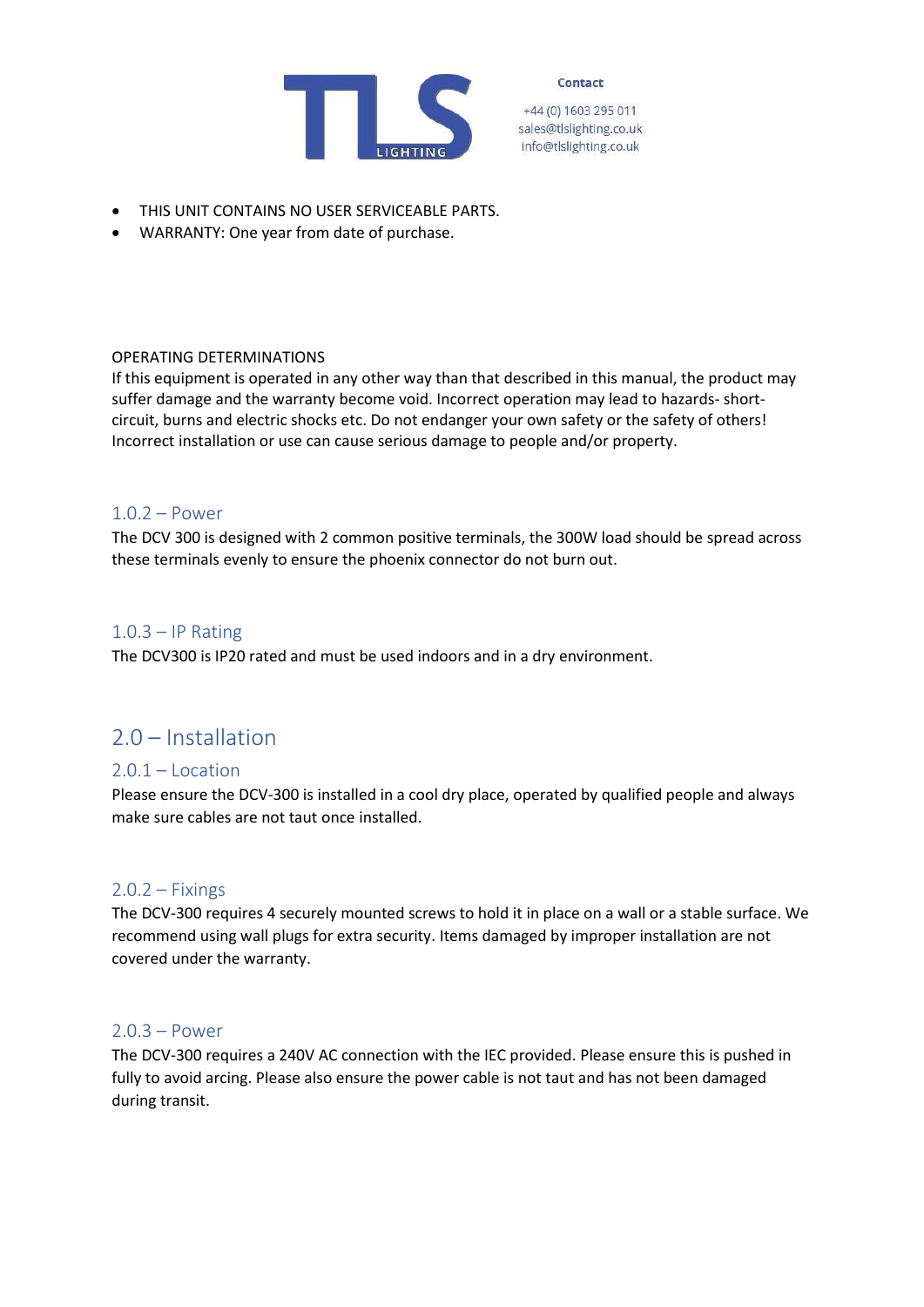

+44 (0) 1603 295 011 sales@tlslighting.co.uk info@tlslighting.co.uk

<span id="page-4-0"></span>2.0.4 – Data

#### <span id="page-4-1"></span>2.0.4.1 - DMX

When connecting the data to a DCV it is recommended that you use professional DMX cable to avoid any signal issues. It is also recommended that the DMX chain is correctly terminated to avoid data issues such as signal reflection.

#### <span id="page-4-2"></span>2.0.4.2 - Connectors

Please use the Phoenix terminals provided to connect the DMX, If the terminals are misplaced please replace them with genuine Phoenix connectors. For more info call 01603 295 011.

#### <span id="page-4-3"></span>2.0.5 – LED Connections

#### <span id="page-4-4"></span>2.0.5.1 – Correct Procedure

When connecting Your LED tape to the DCV 300 please ensure the LED tape matches the voltage of the DCV, the standard voltage for a DCV is 24V DC.

Please ensure you are connecting the correct terminals to the correct wires on the LED tape, wiring the tape incorrectly can damage both pieces of equipment.

The common positive load should be split across the two common terminals on the DCV-300 to avoid damaging the connector. You can connect a maximum of 150W per common terminal.

#### <span id="page-4-5"></span>2.0.5.2 – Short Circuit Error

The short circuit error tells the user if a fault develops. This can be either:

- 1) Current overload. This is when a user has overloaded the DCV by connecting more than 300W of lighting. This may only occur at certain points when the fixture is pulling its maximum wattage.
- 2) Short Circuit. This can occur when the tape is wired incorrectly or if the tape is short circuiting because it's damaged or faulty. Another common cause of this is when the tails at one end of the tape are touching and creating a short circuit.

## <span id="page-4-6"></span>3.0 – User Interface Settings

#### <span id="page-4-7"></span>3.0.1 – accessing the UI

To access the UI power the DCV, hold down the "menu" key and press "enter" when prompted whist maintaining a hold on the menu key.

This feature is on all DCV systems as a security feature to prevent accidental operator changes.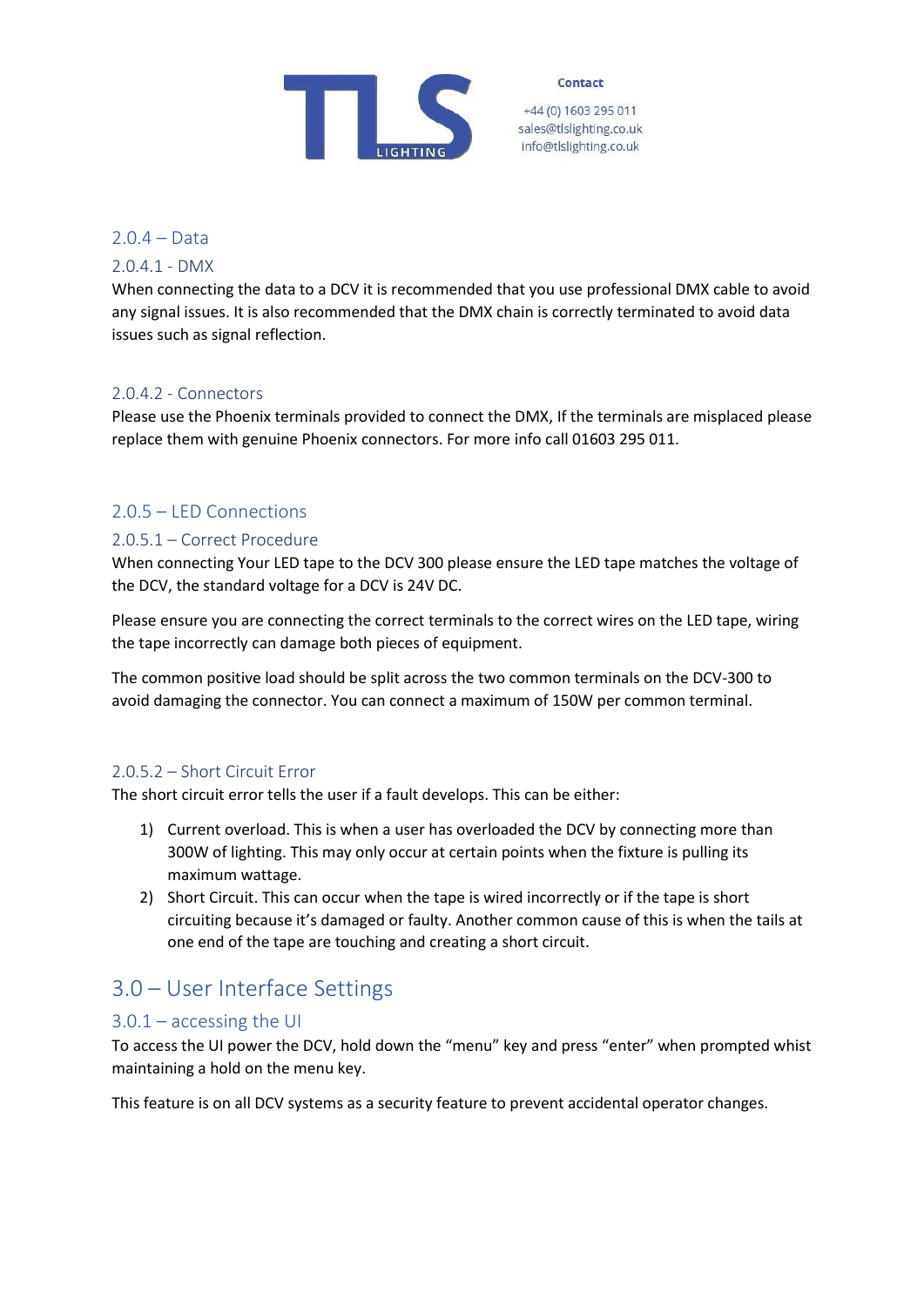

+44 (0) 1603 295 011 sales@tlslighting.co.uk info@tlslighting.co.uk

#### <span id="page-5-0"></span>3.0.2 – System Modes

System mode enables different types of control and is set in the system mode menu which is accessed by pressing the menu button repeatedly to cycle settings.

- 1. DMX For DMX control.
- 2. Sound For sound auto control.
- 3. Auto For running stand alone.
- 4. Slave Master Slave mode.

#### <span id="page-5-1"></span>3.0.3 – Changing the DMX address

Cycle menu until the display reads "System Mode" and press "enter"

Once you have accessed this screen and selected the DMX Mode from DMX or WDMX\* you can press "enter" until the screen scrolls along to give you the DMX Addressing settings.

\*WDMX (Wireless DMX) only available on select models.

#### <span id="page-5-2"></span>3.0.4 – Changing the LED mode (RGBW/RGB, CCT)

Cycle menu until the display reads "System Mode" and press "enter"

Once you have accessed this screen the display will show a two-digit and a three-digit number, the first two-digit number shows the mode as follows:

- 1. RGB
- 2. RGBW
- 3. Dual White (1&3 and 2&4 Grouped)
- 4. All Outputs Operate (1 DMX Chanel)
- 5. Dim + RGBW
- 6. RGBW + Dim + Strobe
- 7. Macro Mode (Described Below) MACCH
- 8. Assign any DMX address to any channel

#### <span id="page-5-3"></span>3.0.5 – Macro Modes & DMX settings

For LED Mode [07] (listed above)

- 1. (DMX 000-025) RGB Fade + Speed + Dim
- 2. (DMX 026-051) RGB Step + Speed + Dim
- 3. (DMX 052-077) RGBW Fade + Speed + Dim
- 4. (DMX 078-103) RGBW Step + Speed + Dim
- 5. (DMX 104-129) RGB Audio Step + Dim + Sensitivity
- 6. (DMX 130-152) RGBW Audio Step + Dim + Sensitivity
- 7. (DMX 153-178) Red Strobe + Speed + Dim
- 8. (DMX 179-203) Green Strobe + Speed + Dim
- 9. (DMX 204-229) Blue Strobe + Speed + Dim
- 10. (DMX 230-255) White Strobe + Speed + Dim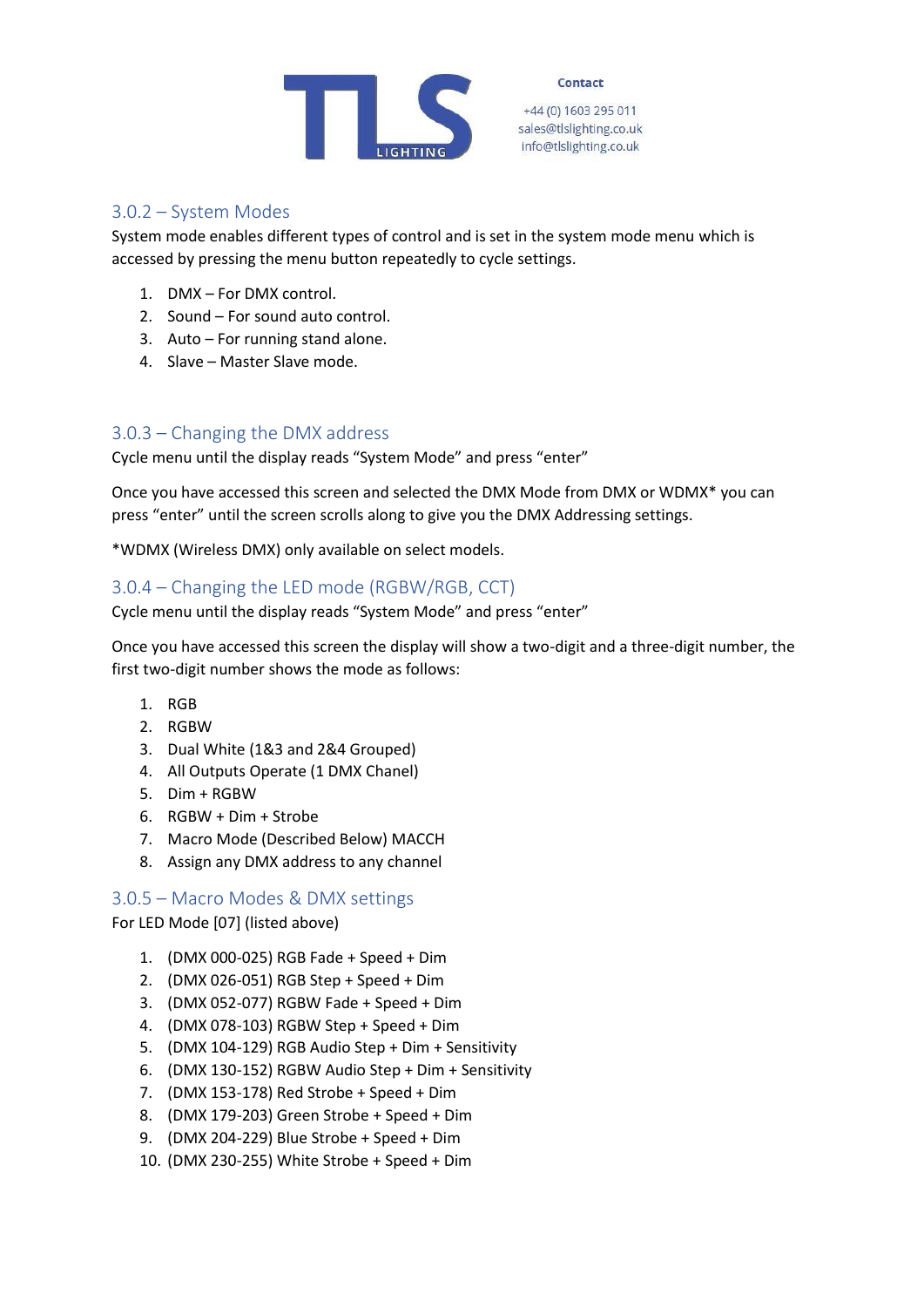

+44 (0) 1603 295 011 sales@tlslighting.co.uk info@tlslighting.co.uk

#### <span id="page-6-0"></span>3.0.6 – Sound Modes & Settings

For standalone Sound control

- 1. RGB Step Dim & sensitivity (controlled in UI)
- 2. RGBW Step with dim and sensitivity (controlled in UI)

#### <span id="page-6-1"></span>3.0.7 – Auto Modes & Settings

For standalone auto control.

- 1. RGB fade with Dim + Speed control (controlled in UI)
- 2. RGB Step with Dim + Speed control (controlled in UI)
- 3. RGBW fade with Dim + Speed control (controlled in UI)
- 4. RGBW Step with Dim + Speed control (controlled in UI)

#### <span id="page-6-2"></span>3.0.8 – Manual Mode

For manual output control.

- 1. Dim Output 1 (controlled in UI)
- 2. Dim Output 2 (controlled in UI)
- 3. Dim Output 3 (controlled in UI)
- 4. Dim Output 4 (controlled in UI)

## <span id="page-6-3"></span>4.0 UI Illumination

#### <span id="page-6-4"></span>4.0.1 Display Illumination Settings

- 1. Go to System Settings in the menu and scroll to backlight.
- 2. Options are between 10 30 Seconds display light or Open which refers to on all the time.